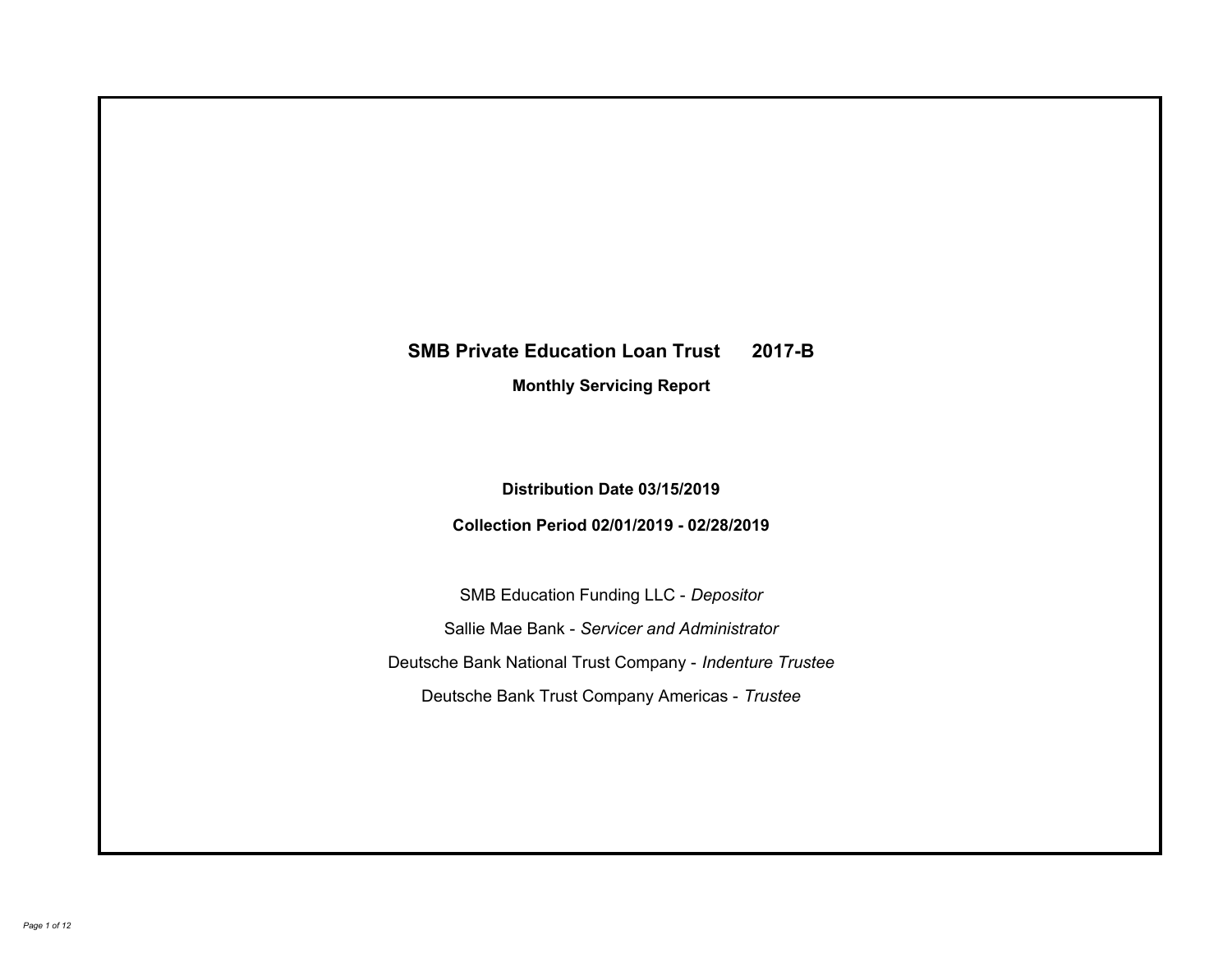| Α | <b>Student Loan Portfolio Characteristics</b>                  |                                              | Settlement Date<br>11/08/2017 | 01/31/2019            | 02/28/2019            |
|---|----------------------------------------------------------------|----------------------------------------------|-------------------------------|-----------------------|-----------------------|
|   | <b>Principal Balance</b>                                       |                                              | \$701,477,893.40              | \$606,980,197.93      | \$598,582,461.56      |
|   | Interest to be Capitalized Balance                             |                                              | 46,726,543.99                 | 39,054,143.78         | 38,378,838.25         |
|   | Pool Balance                                                   |                                              | \$748,204,437.39              | \$646,034,341.71      | \$636,961,299.81      |
|   | Weighted Average Coupon (WAC)                                  |                                              |                               |                       |                       |
|   |                                                                | WAC1 (Contractual Interest Rate on the Loan) | 8.97%                         | 9.96%                 | 9.85%                 |
|   | WAC2 (Average of Applicable Interest Rate)                     |                                              | 8.94%                         | 9.90%                 | 9.79%                 |
|   | WAC3 (Average of Actual Interest Rate)                         |                                              | 8.86%                         | 9.81%                 | 9.71%                 |
|   | Weighted Average Remaining Term                                |                                              | 135.09                        | 129.84                | 129.54                |
|   | Number of Loans                                                |                                              | 66,252                        | 57,460                | 56,755                |
|   | Number of Borrowers                                            |                                              | 63,554                        | 55,189                | 54,519                |
|   | Pool Factor<br>Since Issued Total Constant Prepayment Rate (1) |                                              |                               | 0.863446285<br>10.10% | 0.851319864<br>10.27% |
|   |                                                                |                                              |                               |                       |                       |
| B | <b>Debt Securities</b>                                         | <b>Cusip/Isin</b>                            | 02/15/2019                    |                       | 03/15/2019            |
|   | A <sub>1</sub>                                                 | 83189DAA8                                    | \$65,504,246.49               |                       | \$53,859,786.53       |
|   | A <sub>2</sub> A                                               | 83189DAB6                                    | \$268,000,000.00              |                       | \$268,000,000.00      |
|   | A2B                                                            | 83189DAC4                                    | \$132,000,000.00              |                       | \$132,000,000.00      |
|   | В                                                              | 83189DAD2                                    | \$50,000,000.00               |                       | \$50,000,000.00       |
|   |                                                                |                                              |                               |                       |                       |
| C | <b>Certificates</b>                                            | <b>Cusip/Isin</b>                            | 02/15/2019                    |                       | 03/15/2019            |
|   | Residual                                                       | 83189D100                                    | \$100,000.00                  |                       | \$100,000.00          |
|   |                                                                |                                              |                               |                       |                       |
| D | <b>Account Balances</b>                                        |                                              | 02/15/2019                    |                       | 03/15/2019            |
|   | Reserve Account Balance                                        |                                              | \$1,891,480.00                |                       | \$1,891,480.00        |
|   |                                                                |                                              |                               |                       |                       |
| Е | <b>Asset / Liability</b>                                       |                                              | 02/15/2019                    |                       | 03/15/2019            |
|   | Overcollateralization Percentage                               |                                              | 20.20%                        |                       | 20.90%                |
|   | Specified Overcollateralization Amount                         |                                              | \$193,810,302.51              |                       | \$191,088,389.94      |
|   | Actual Overcollateralization Amount                            |                                              | \$130,530,095.22              |                       | \$133,101,513.28      |

(1) For additional information, see 'Since Issued CPR Methodology' found on page 11 of this report.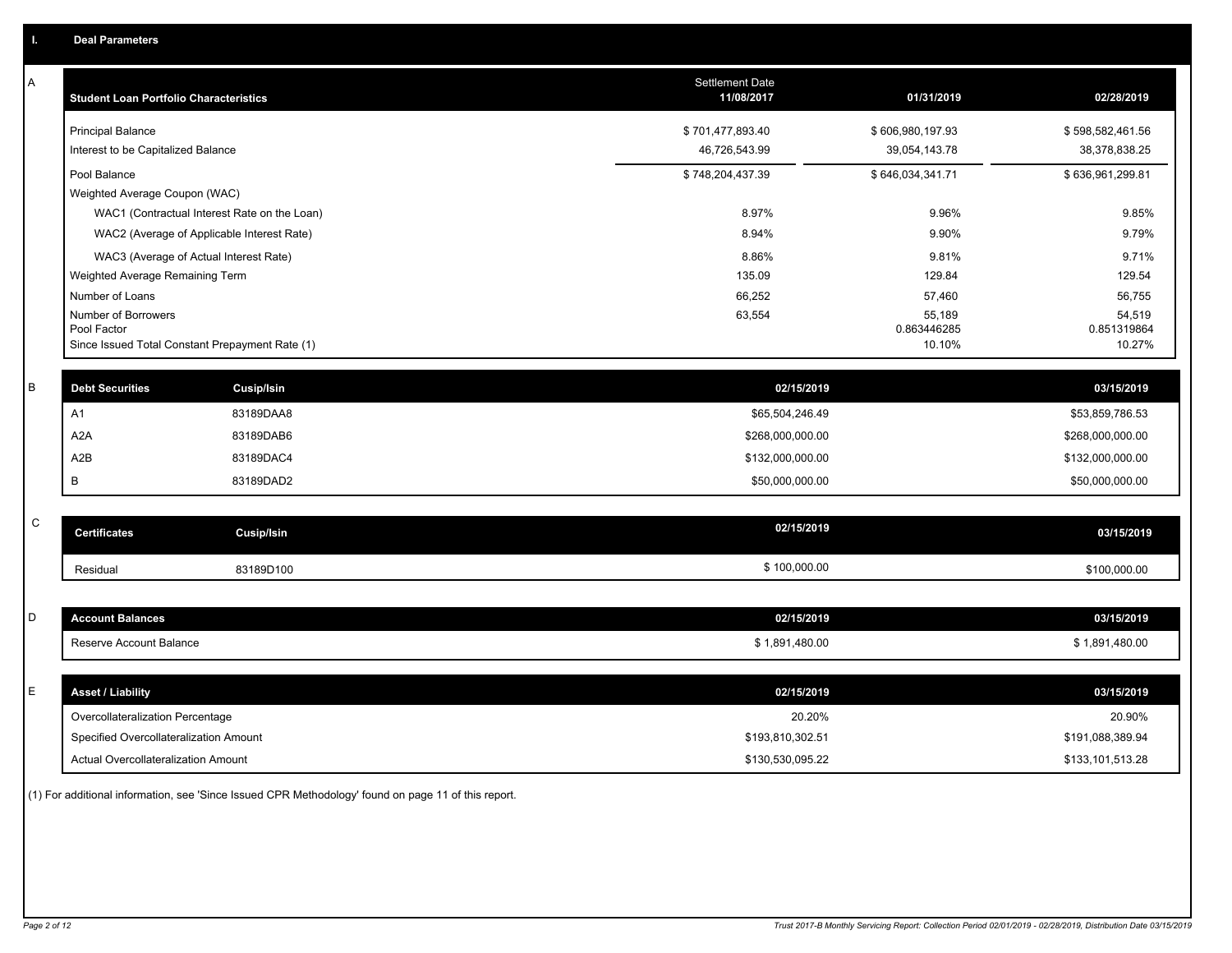### **II. 2017-B Trust Activity 02/01/2019 through 02/28/2019**

| Α | <b>Student Loan Principal Receipts</b>                           |                 |  |
|---|------------------------------------------------------------------|-----------------|--|
|   | <b>Borrower Principal</b>                                        | 10,083,782.75   |  |
|   | <b>Consolidation Activity Principal</b>                          | 0.00            |  |
|   | Seller Principal Reimbursement                                   | 81.68           |  |
|   | Servicer Principal Reimbursement                                 | 0.00            |  |
|   | Delinquent Principal Purchases by Servicer                       | 0.00            |  |
|   | <b>Other Principal Deposits</b>                                  | 33,840.55       |  |
|   | <b>Total Principal Receipts</b>                                  | \$10,117,704.98 |  |
| B | <b>Student Loan Interest Receipts</b>                            |                 |  |
|   | <b>Borrower Interest</b>                                         | 3,131,388.59    |  |
|   | <b>Consolidation Activity Interest</b>                           | 0.00            |  |
|   | Seller Interest Reimbursement                                    | (0.05)          |  |
|   | Servicer Interest Reimbursement                                  | 0.00            |  |
|   | Delinquent Interest Purchases by Servicer                        | 0.00            |  |
|   | <b>Other Interest Deposits</b>                                   | 416.47          |  |
|   | <b>Total Interest Receipts</b>                                   | \$3,131,805.01  |  |
| C | <b>Recoveries on Realized Losses</b>                             | \$30,475.53     |  |
| D | <b>Investment Income</b>                                         | \$26,167.24     |  |
| E | <b>Funds Borrowed from Next Collection Period</b>                | \$0.00          |  |
| F | <b>Funds Repaid from Prior Collection Period</b>                 | \$0.00          |  |
| G | Loan Sale or Purchase Proceeds                                   | \$0.00          |  |
| н | Initial Deposits to Distribution Account                         | \$0.00          |  |
|   | <b>Excess Transferred from Other Accounts</b>                    | \$0.00          |  |
| J | <b>Borrower Benefit Reimbursements</b>                           | \$0.00          |  |
| Κ | <b>Other Deposits</b>                                            | \$0.00          |  |
| Г | <b>Other Fees Collected</b>                                      | \$0.00          |  |
| М | <b>AVAILABLE FUNDS</b>                                           | \$13,306,152.76 |  |
| N | Non-Cash Principal Activity During Collection Period             | \$1,719,968.61  |  |
| O | Aggregate Purchased Amounts by the Depositor, Servicer or Seller | \$34,257.02     |  |
| P | Aggregate Loan Substitutions                                     | \$0.00          |  |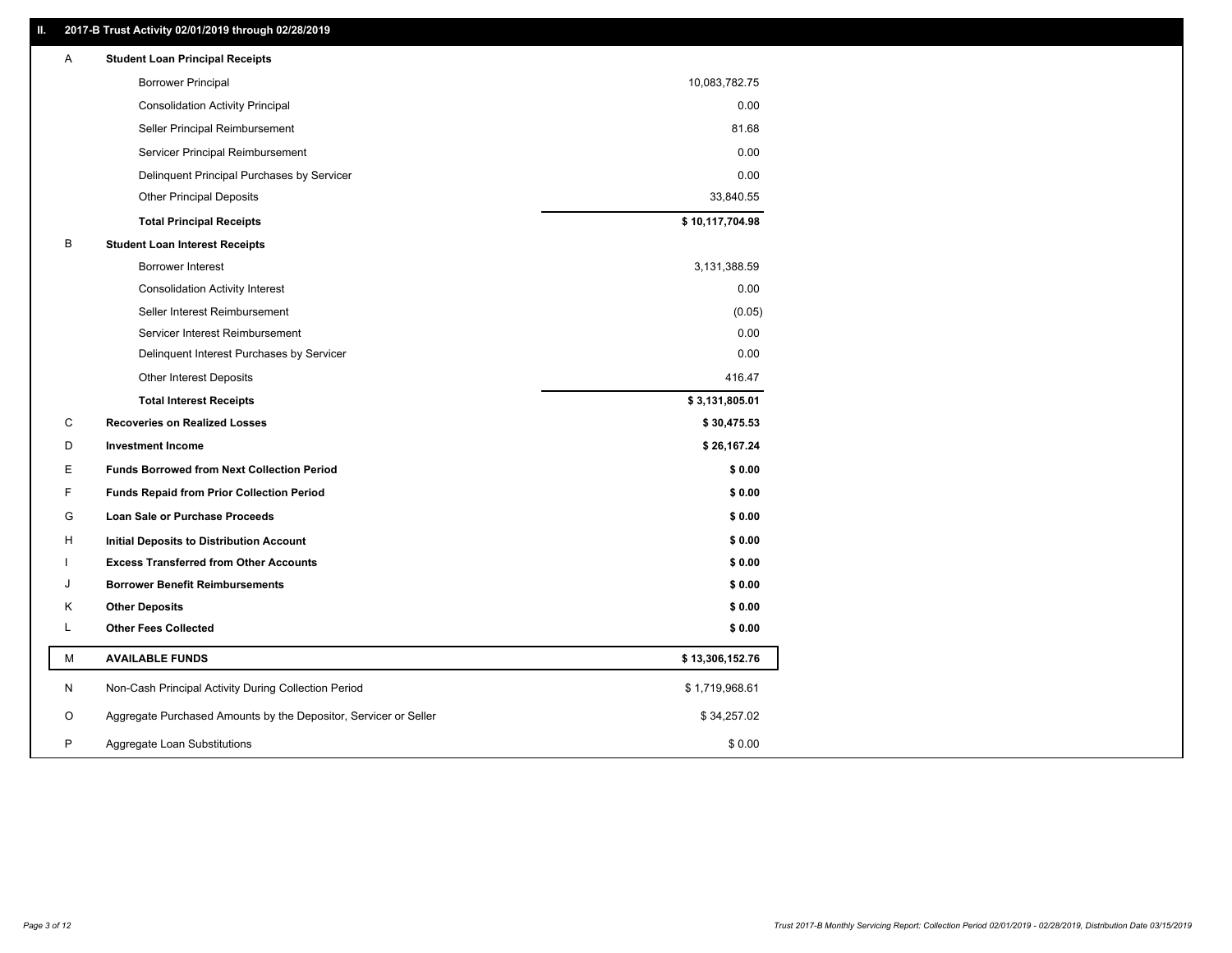|                   |                       |                          |         |                                                           | <b>Loans by Repayment Status</b> |                            |                          |         |                                                                  |                |                            |
|-------------------|-----------------------|--------------------------|---------|-----------------------------------------------------------|----------------------------------|----------------------------|--------------------------|---------|------------------------------------------------------------------|----------------|----------------------------|
|                   |                       |                          |         | 02/28/2019                                                |                                  |                            | 01/31/2019               |         |                                                                  |                |                            |
|                   |                       | <b>Wtd Avg</b><br>Coupon | # Loans | Principal and<br><b>Interest Accrued</b><br>to Capitalize | % of Principal                   | % of Loans in<br>Repay (1) | <b>Wtd Avg</b><br>Coupon | # Loans | <b>Principal and</b><br><b>Interest Accrued</b><br>to Capitalize | % of Principal | % of Loans in<br>Repay (1) |
| INTERIM:          | IN SCHOOL             | 10.65%                   | 7,115   | \$92,559,167.75                                           | 14.531%                          | $-$ %                      | 10.76%                   | 7,514   | \$96,651,335.41                                                  | 14.961%        | $-$ %                      |
|                   | GRACE                 | 10.51%                   | 1,941   | \$23,127,558.77                                           | 3.631%                           | $-$ %                      | 10.54%                   | 1,988   | \$23,763,348.33                                                  | 3.678%         | $-$ %                      |
|                   | <b>DEFERMENT</b>      | 10.47%                   | 2,663   | \$30,486,039.01                                           | 4.786%                           | $-$ %                      | 10.53%                   | 2,570   | \$29,197,826.07                                                  | 4.520%         | $-$ %                      |
| <b>REPAYMENT:</b> | <b>CURRENT</b>        | 9.40%                    | 42,315  | \$454,801,451.48                                          | 71.402%                          | 92.667%                    | 9.49%                    | 42,439  | \$456,810,291.75                                                 | 70.710%        | 92.021%                    |
|                   | 31-60 DAYS DELINQUENT | 10.35%                   | 655     | \$8,134,183.91                                            | 1.277%                           | 1.657%                     | 10.52%                   | 769     | \$9,725,963.90                                                   | 1.505%         | 1.959%                     |
|                   | 61-90 DAYS DELINQUENT | 10.32%                   | 328     | \$4,058,505.14                                            | 0.637%                           | 0.827%                     | 10.43%                   | 285     | \$3,418,284.37                                                   | 0.529%         | 0.689%                     |
|                   | > 90 DAYS DELINQUENT  | 10.63%                   | 158     | \$2,045,624.93                                            | 0.321%                           | 0.417%                     | 10.78%                   | 150     | \$1,785,404.58                                                   | 0.276%         | 0.360%                     |
|                   | <b>FORBEARANCE</b>    | 9.79%                    | 1,580   | \$21,748,768.82                                           | 3.414%                           | 4.431%                     | 10.09%                   | 1,745   | \$24,681,887.30                                                  | 3.821%         | 4.972%                     |
| <b>TOTAL</b>      |                       |                          | 56,755  | \$636,961,299.81                                          | 100.00%                          | 100.00%                    |                          | 57,460  | \$646,034,341.71                                                 | 100.00%        | 100.00%                    |

Percentages may not total 100% due to rounding \*

1 Loans classified in "Repayment" include any loan for which interim interest only, \$25 fixed payments or full principal and interest payments are due.

|                         |                                                                                                                            |                          |         |                                                           | <b>Loans by Borrower Status</b> |                                |                          |         |                                                           |                |                                |
|-------------------------|----------------------------------------------------------------------------------------------------------------------------|--------------------------|---------|-----------------------------------------------------------|---------------------------------|--------------------------------|--------------------------|---------|-----------------------------------------------------------|----------------|--------------------------------|
|                         |                                                                                                                            |                          |         | 02/28/2019                                                |                                 |                                |                          |         | 01/31/2019                                                |                |                                |
|                         |                                                                                                                            | <b>Wtd Avg</b><br>Coupon | # Loans | Principal and<br><b>Interest Accrued</b><br>to Capitalize | % of Principal                  | % of Loans in<br>P&I Repay (2) | <b>Wtd Avg</b><br>Coupon | # Loans | Principal and<br><b>Interest Accrued</b><br>to Capitalize | % of Principal | % of Loans in<br>P&I Repay (2) |
| INTERIM:                | IN SCHOOL                                                                                                                  | 10.12%                   | 14,428  | \$189,894,496.34                                          | 29.813%                         | $-$ %                          | 10.23%                   | 15,151  | \$197,630,123.24                                          | 30.591%        | $-$ %                          |
|                         | GRACE                                                                                                                      | 10.10%                   | 3,591   | \$43,556,568.80                                           | 6.838%                          | $-$ %                          | 10.13%                   | 3,683   | \$45,051,580.25                                           | 6.974%         | $-$ %                          |
|                         | <b>DEFERMENT</b>                                                                                                           | 10.06%                   | 4,709   | \$53,881,902.72                                           | 8.459%                          | $-$ %                          | 10.15%                   | 4,549   | \$51,794,228.93                                           | 8.017%         | $-$ %                          |
| P&I REPAYMENT:          | <b>CURRENT</b>                                                                                                             | 9.30%                    | 31,377  | \$314,555,225.22                                          | 49.384%                         | 89.968%                        | 9.40%                    | 31,168  | \$312,334,481.74                                          | 48.346%        | 88.843%                        |
|                         | 31-60 DAYS DELINQUENT                                                                                                      | 10.32%                   | 617     | \$7,552,942.54                                            | 1.186%                          | 2.160%                         | 10.52%                   | 716     | \$9,208,291.30                                            | 1.425%         | 2.619%                         |
|                         | 61-90 DAYS DELINQUENT                                                                                                      | 10.31%                   | 308     | \$3,886,202.40                                            | 0.610%                          | 1.112%                         | 10.35%                   | 259     | \$3,014,215.55                                            | 0.467%         | 0.857%                         |
|                         | > 90 DAYS DELINQUENT                                                                                                       | 10.69%                   | 145     | \$1,885,192.97                                            | 0.296%                          | 0.539%                         | 10.86%                   | 140     | \$1,699,459.63                                            | 0.263%         | 0.483%                         |
|                         | FORBEARANCE                                                                                                                | 9.79%                    | 1,580   | \$21,748,768.82                                           | 3.414%                          | 6.221%                         | 10.09%                   | 1,794   | \$25,301,961.07                                           | 3.917%         | 7.197%                         |
| <b>TOTAL</b><br>$\star$ | Percentages may not total 100% due to rounding                                                                             |                          | 56,755  | \$636,961,299.81                                          | 100.00%                         | 100.00%                        |                          | 57,460  | \$646,034,341.71                                          | 100.00%        | 100.00%                        |
| 2                       | Loans classified in "P&I Repayment" includes only those loans for which scheduled principal and interest payments are due. |                          |         |                                                           |                                 |                                |                          |         |                                                           |                |                                |

WAC reflects WAC3 To conform with company standard reporting these sections now include Princial and Interest Accrued to Capitalize.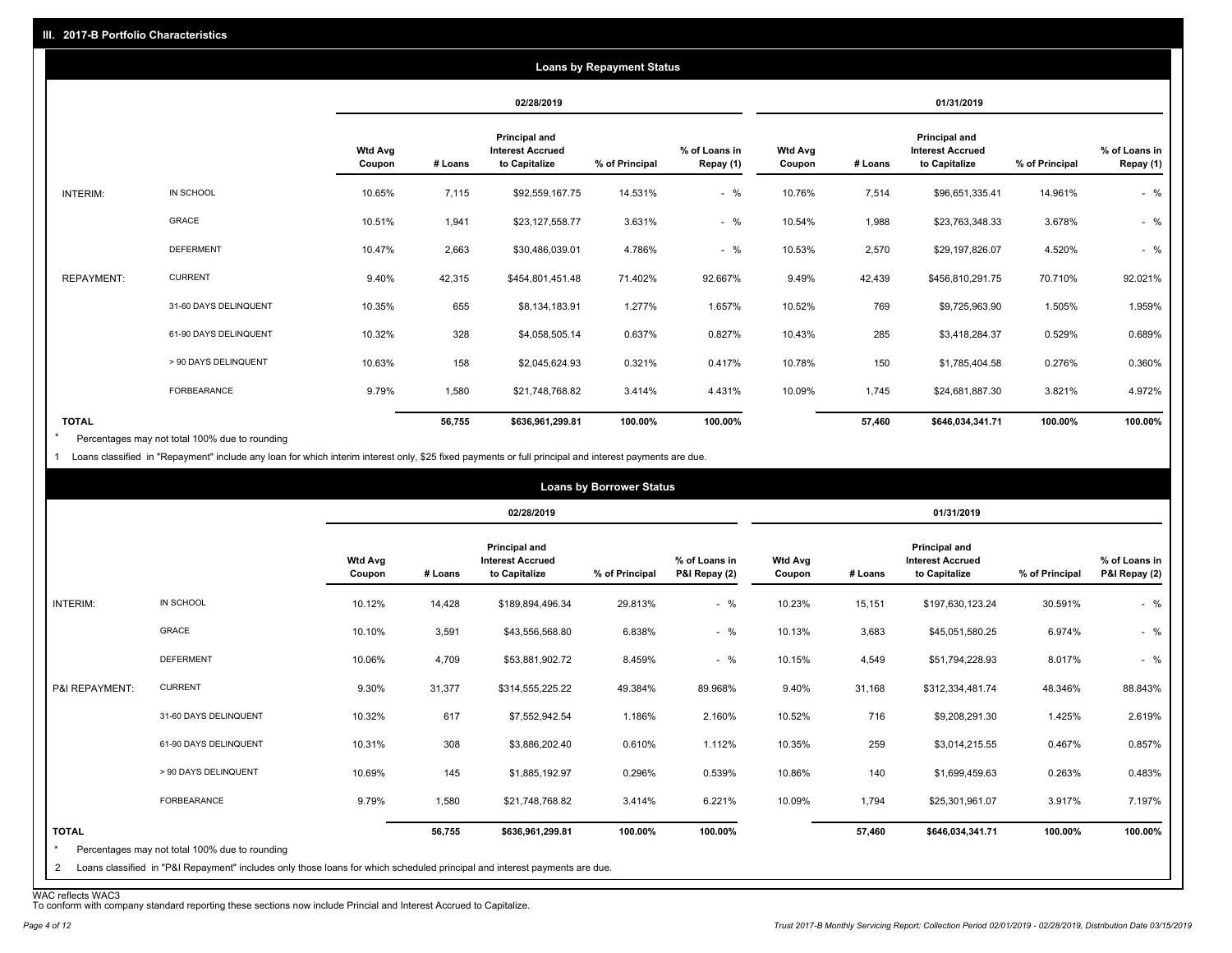|                                                                                                  | 2/28/2019        | 1/31/2019        |  |
|--------------------------------------------------------------------------------------------------|------------------|------------------|--|
| Pool Balance                                                                                     | \$636,961,299.81 | \$646,034,341.71 |  |
| Total # Loans                                                                                    | 56,755           | 57,460           |  |
| Total # Borrowers                                                                                | 54,519           | 55,189           |  |
| Weighted Average Coupon                                                                          | 9.79%            | 9.90%            |  |
| Weighted Average Remaining Term                                                                  | 129.54           | 129.84           |  |
| Percent of Pool - Cosigned                                                                       | 92.3%            | 92.3%            |  |
| Percent of Pool - Non Cosigned                                                                   | 7.7%             | 7.7%             |  |
| Borrower Interest Accrued for Period                                                             | \$4,486,208.25   | \$5,063,044.74   |  |
| Outstanding Borrower Interest Accrued                                                            | \$41,785,532.89  | \$42,677,572.04  |  |
| Gross Principal Realized Loss - Periodic *                                                       | \$476,514.44     | \$313,922.07     |  |
| Gross Principal Realized Loss - Cumulative *                                                     | \$5,500,117.14   | \$5,023,602.70   |  |
| Recoveries on Realized Losses - Periodic                                                         | \$30,475.53      | \$49,604.02      |  |
| Recoveries on Realized Losses - Cumulative                                                       | \$553,174.11     | \$522,698.58     |  |
| Net Losses - Periodic                                                                            | \$446,038.91     | \$264,318.05     |  |
| Net Losses - Cumulative                                                                          | \$4,946,943.03   | \$4,500,904.12   |  |
| Non-Cash Principal Activity - Capitalized Interest                                               | \$2,196,884.64   | \$1,148,838.97   |  |
| Since Issued Total Constant Prepayment Rate (CPR) (1)                                            | 10.27%           | 10.10%           |  |
| <b>Loan Substitutions</b>                                                                        | \$0.00           | \$0.00           |  |
| <b>Cumulative Loan Substitutions</b>                                                             | \$0.00           | \$0.00           |  |
| <b>Unpaid Servicing Fees</b>                                                                     | \$0.00           | \$0.00           |  |
| <b>Unpaid Administration Fees</b>                                                                | \$0.00           | \$0.00           |  |
| <b>Unpaid Carryover Servicing Fees</b>                                                           | \$0.00           | \$0.00           |  |
| Note Interest Shortfall                                                                          | \$0.00           | \$0.00           |  |
| Loans in Modification                                                                            | \$17,291,808.59  | \$16,314,894.23  |  |
| % of Loans in Modification as a % of Loans in Repayment (P&I)                                    | 5.27%            | 5.00%            |  |
|                                                                                                  |                  |                  |  |
| % Annualized Gross Principal Realized Loss - Periodic as a %<br>of Loans in Repayment (P&I) * 12 | 1.74%            | 1.15%            |  |
| % Gross Principal Realized Loss - Cumulative as a % of<br>Original Pool Balance                  | 0.74%            | 0.67%            |  |

\* In accordance with the Servicer's current policies and procedures, after September 1, 2017 loans subject to bankruptcy claims generally will not be reported as a charged-off unless and until they are delinquent for 120 d

(1) For additional information, see 'Since Issued CPR Methodology' found on page 11 of this report.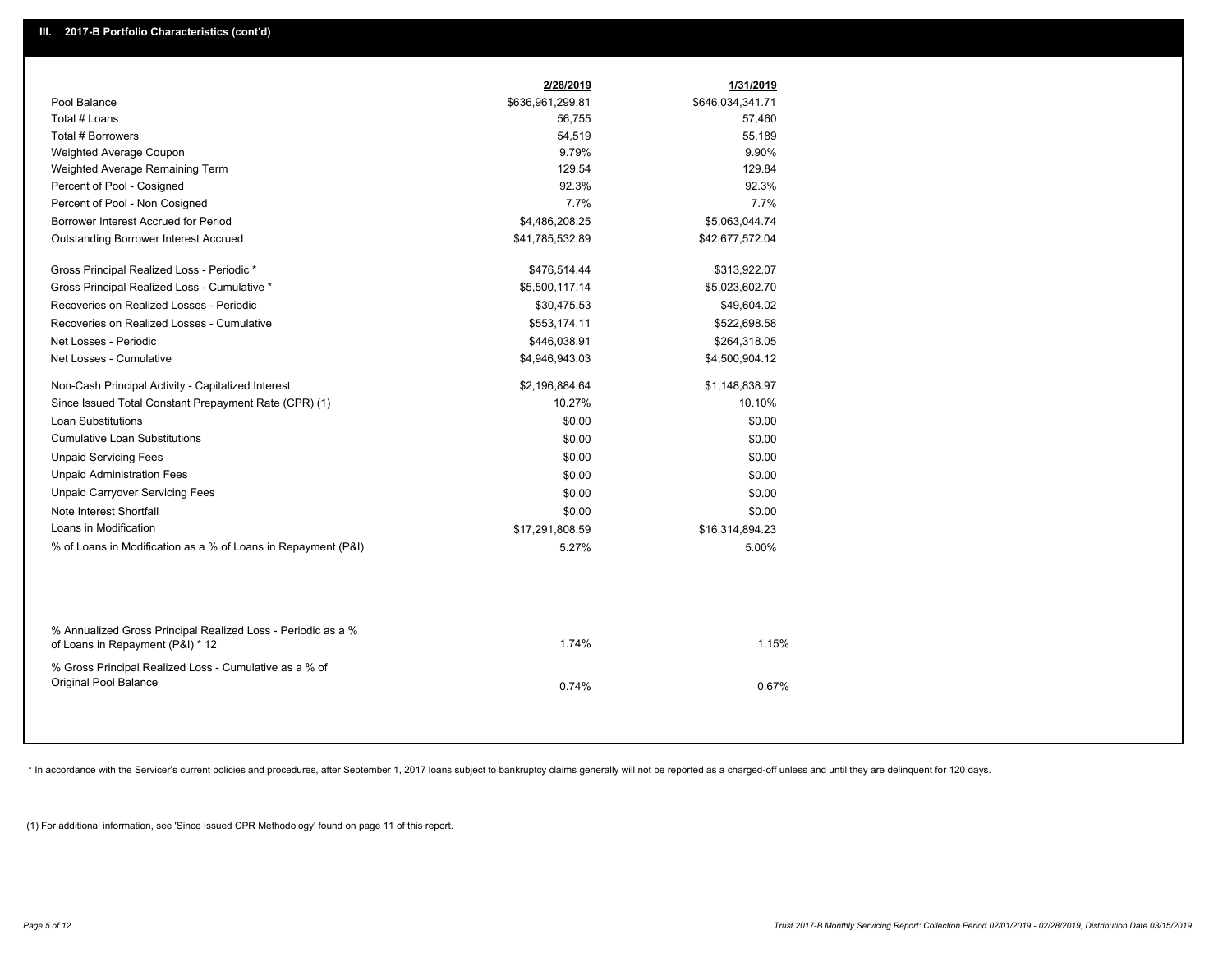#### **Loan Program**  A

|                                    | Weighted<br><b>Average Coupon</b> | # LOANS     | <b>\$ AMOUNT</b> | $%$ *    |
|------------------------------------|-----------------------------------|-------------|------------------|----------|
| - Smart Option Interest-Only Loans | 8.67%                             | 13,500      | \$121,533,864.62 | 19.080%  |
| - Smart Option Fixed Pay Loans     | 9.74%                             | 14,170      | \$194,791,731.25 | 30.581%  |
| - Smart Option Deferred Loans      | 10.08%                            | 29,085      | \$320,635,703.94 | 50.338%  |
| - Other Loan Programs              | $0.00\%$                          | $\mathbf 0$ | \$0.00           | 0.000%   |
| <b>Total</b>                       | 9.71%                             | 56,755      | \$636,961,299.81 | 100.000% |

\* Percentages may not total 100% due to rounding

B

C

**Index Type**

|                       | Weighted<br><b>Average Coupon</b> | # LOANS | <b>S AMOUNT</b>  | $%$ *     |
|-----------------------|-----------------------------------|---------|------------------|-----------|
| - Fixed Rate Loans    | 8.81%                             | 11,578  | \$141,275,126.85 | 22.180%   |
| - LIBOR Indexed Loans | 9.96%                             | 45.177  | \$495,686,172.96 | 77.820%   |
| - Other Index Rates   | $0.00\%$                          | 0       | \$0.00           | $0.000\%$ |
| Total                 | 9.71%                             | 56,755  | \$636,961,299.81 | 100.000%  |

\* Percentages may not total 100% due to rounding

### **Weighted Average Recent FICO**

| Wtd Avg Recent FICO Band |        |                  |          |
|--------------------------|--------|------------------|----------|
| $0 - 639$                | 3,940  | \$40,733,549.11  | 6.395%   |
| 640 - 669                | 3,392  | \$35,580,119.81  | 5.586%   |
| 670 - 699                | 6,587  | \$73,043,775.47  | 11.468%  |
| 700 - 739                | 12,640 | \$145,198,450.27 | 22.795%  |
| $740 +$                  | 30,186 | \$342,278,726.99 | 53.736%  |
| N/A <sup>(1)</sup>       | 10     | \$126,678.16     | 0.020%   |
| <b>Total</b>             | 56,755 | \$636,961,299.81 | 100.000% |
|                          |        |                  |          |

WAC reflects WAC3

To conform with company standard reporting these sections now include Princial and Interest Accrued to Capitalize.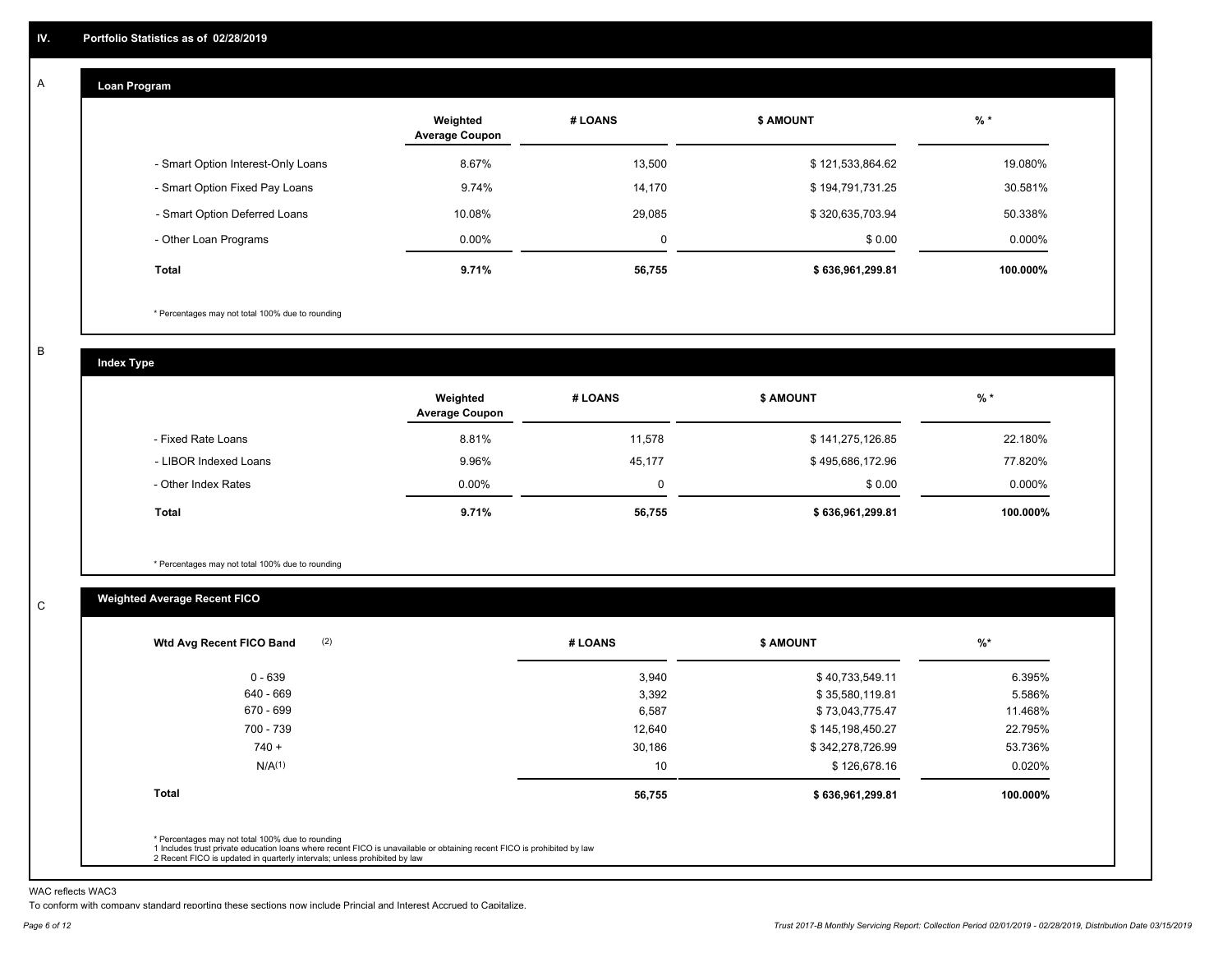| А. | <b>Reserve Account</b>                                                               |                           |  |
|----|--------------------------------------------------------------------------------------|---------------------------|--|
|    | Specified Reserve Account Balance                                                    | \$1,891,480.00            |  |
|    | Actual Reserve Account Balance                                                       | \$1,891,480.00            |  |
| В. | <b>Principal Distribution Amount</b>                                                 |                           |  |
|    | Class A Notes Outstanding<br>i.                                                      | \$465,504,246.49          |  |
|    | Pool Balance<br>ii.                                                                  | \$636,961,299.81          |  |
|    | First Priority Principal Distribution Amount (i - ii)<br>iii.                        | \$0.00                    |  |
|    | Class A and B Notes Outstanding<br>iv.                                               | \$515,504,246.49          |  |
|    | <b>First Priority Principal Distribution Amount</b><br>v.                            | \$0.00                    |  |
|    | Pool Balance<br>vi.                                                                  | \$636,961,299.81          |  |
|    | Specified Overcollateralization Amount<br>VII.                                       | \$191,088,389.94          |  |
|    | Regular Principal Distribution Amount (if (iv > 0, (iv - v) - (vi - vii))<br>viii.   | \$69,631,336.62           |  |
|    | Pool Balance<br>ix.                                                                  | \$636,961,299.81          |  |
|    | 10% of Initial Pool Balance<br>х.                                                    | \$74,820,443.74           |  |
|    | First Priority Principal Distribution Amount<br>xi.                                  | \$0.00                    |  |
|    | Regular Principal Distribution Amount<br>xii.                                        | \$69,631,336.62           |  |
|    | Available Funds (after payment of waterfall items A through I)<br>xiii.              | \$0.00                    |  |
|    | xiv. Additional Principal Distribution Amount (if(vi <= x,min(xiii, vi - xi - xii))) | \$0.00                    |  |
| C. | R-2 Certificate                                                                      |                           |  |
|    | <b>Previous Notional Balance</b>                                                     | \$45,942,940.00           |  |
|    | Shortfall of Principal                                                               | \$0.00                    |  |
|    | Shortfall of Interest<br><b>Current Notional Balance</b>                             | \$0.00<br>\$45,942,940.00 |  |
|    | Excess Distribution Allocated (1)                                                    | \$0.00                    |  |
| D. | R-3 Certificate                                                                      |                           |  |
|    | <b>Previous Notional Balance</b>                                                     | \$32,805,993.30           |  |
|    | Remaining Principal Collections (2)                                                  | \$0.00                    |  |
|    | <b>Current Notional Balance</b>                                                      | \$32,329,478.86           |  |

amount will be zero

2. Payments will be made after the principal balance of each class of notes has been reduced to zero and the pool balance is less than or equal to the principal balance of the R-3 Certificate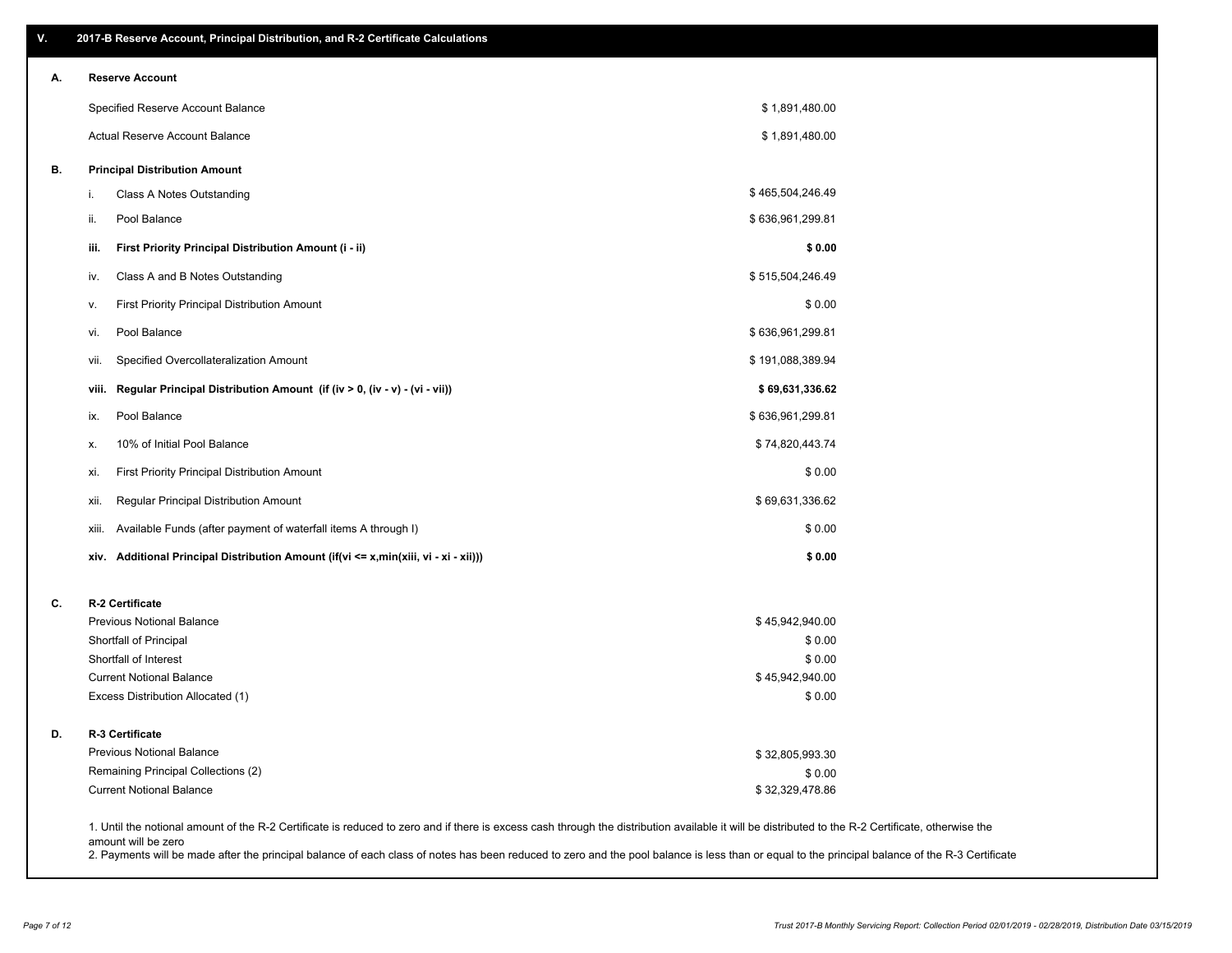|    |                                                         | Paid            | <b>Funds Balance</b> |
|----|---------------------------------------------------------|-----------------|----------------------|
|    | <b>Total Available Funds</b>                            |                 | \$13,306,152.76      |
| A  | <b>Trustee Fees</b>                                     | \$0.00          | \$13,306,152.76      |
| B  | <b>Servicing Fees</b>                                   | \$404,662.70    | \$12,901,490.06      |
| C  | i. Administration Fees                                  | \$8,333.00      | \$12,893,157.06      |
|    | ii. Unreimbursed Administrator Advances plus any Unpaid | \$0.00          | \$12,893,157.06      |
| D  | Class A Noteholders Interest Distribution Amount        | \$1,102,863.77  | \$11,790,293.29      |
| Е  | <b>First Priority Principal Payment</b>                 | \$0.00          | \$11,790,293.29      |
| F. | <b>Class B Noteholders Interest Distribution Amount</b> | \$145,833.33    | \$11,644,459.96      |
| G  | <b>Reinstatement Reserve Account</b>                    | \$0.00          | \$11,644,459.96      |
| H  | Regular Principal Distribution                          | \$11,644,459.96 | \$0.00               |
|    | <b>Carryover Servicing Fees</b>                         | \$0.00          | \$0.00               |
| J  | Additional Principal Distribution Amount                | \$0.00          | \$0.00               |
| Κ  | Unpaid Expenses of Trustee                              | \$0.00          | \$0.00               |
|    | Unpaid Expenses of Administrator                        | \$0.00          | \$0.00               |
| м  | i. Remaining Funds to the R-1 Certificateholder(s)      | \$0.00          | \$0.00               |
|    | ii. Remaining Funds to the R-2 Certificateholder(s)     | \$0.00          | \$0.00               |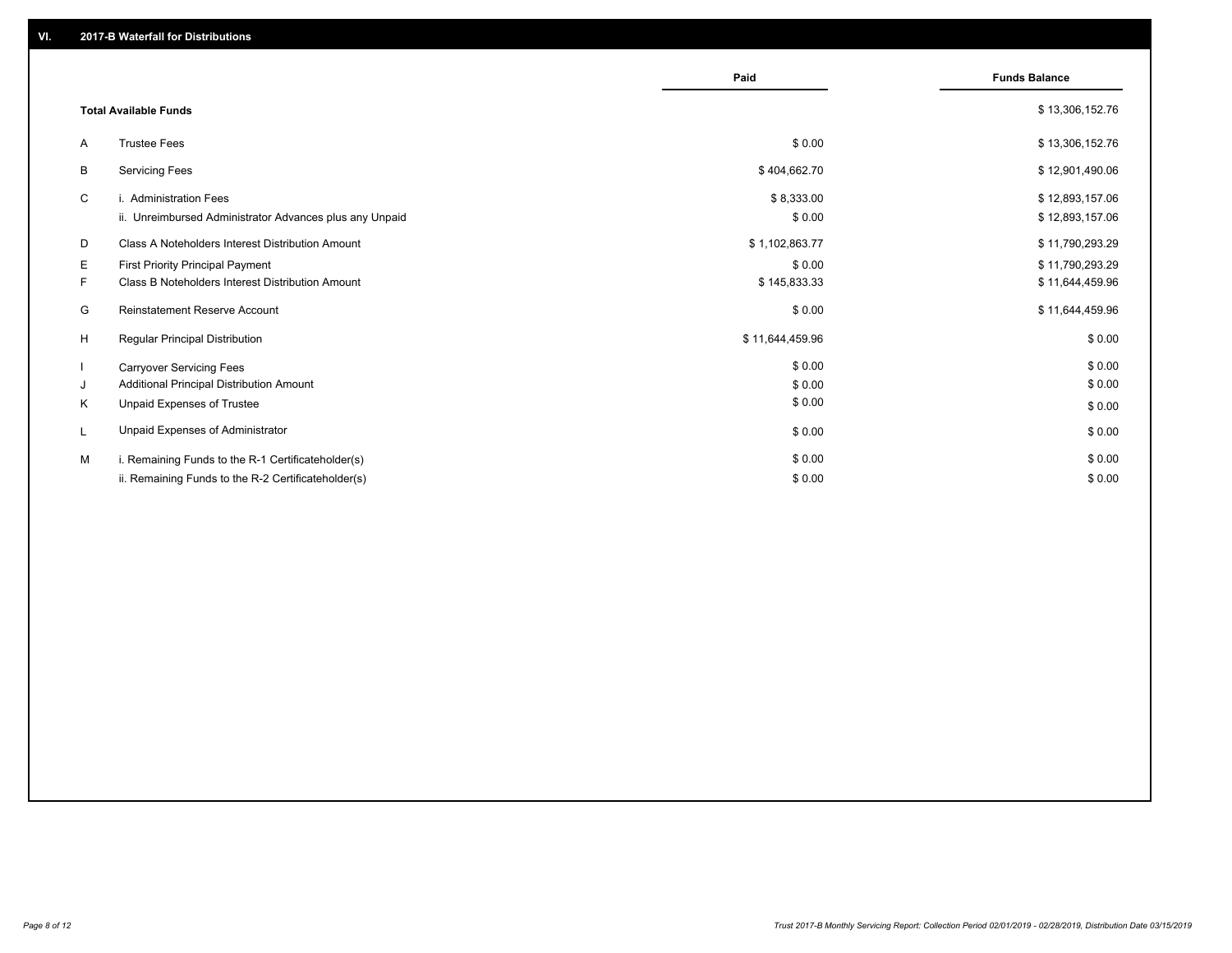| <b>Distribution Amounts</b>                                |                         |                         |                         |
|------------------------------------------------------------|-------------------------|-------------------------|-------------------------|
|                                                            | A <sub>1</sub>          | A <sub>2</sub> A        | A <sub>2</sub> B        |
| Cusip/Isin                                                 | 83189DAA8               | 83189DAB6               | 83189DAC4               |
| <b>Beginning Balance</b>                                   | \$65,504,246.49         | \$268,000,000.00        | \$132,000,000.00        |
| Index                                                      | <b>LIBOR</b>            | <b>FIXED</b>            | <b>LIBOR</b>            |
| Spread/Fixed Rate                                          | 0.27%                   | 2.82%                   | 0.75%                   |
| Record Date (Days Prior to Distribution)                   | 1 NEW YORK BUSINESS DAY | 1 NEW YORK BUSINESS DAY | 1 NEW YORK BUSINESS DAY |
| <b>Accrual Period Begin</b>                                | 2/15/2019               | 2/15/2019               | 2/15/2019               |
| <b>Accrual Period End</b>                                  | 3/15/2019               | 3/15/2019               | 3/15/2019               |
| Daycount Fraction                                          | 0.07777778              | 0.08333333              | 0.07777778              |
| Interest Rate*                                             | 2.75875%                | 2.82000%                | 3.23875%                |
| <b>Accrued Interest Factor</b>                             | 0.002145694             | 0.002350000             | 0.002519028             |
| <b>Current Interest Due</b>                                | \$140,552.10            | \$629,800.00            | \$332,511.67            |
| Interest Shortfall from Prior Period Plus Accrued Interest | $\mathsf{\$}$ -         | $\mathcal{S}$ -         | $$ -$                   |
| <b>Total Interest Due</b>                                  | \$140,552.10            | \$629,800.00            | \$332,511.67            |
| <b>Interest Paid</b>                                       | \$140,552.10            | \$629,800.00            | \$332,511.67            |
| <b>Interest Shortfall</b>                                  | $$ -$                   | $\mathsf{\$}$ -         | $$ -$                   |
| <b>Principal Paid</b>                                      | \$11,644,459.96         | $$ -$                   | $$ -$                   |
| <b>Ending Principal Balance</b>                            | \$53,859,786.53         | \$268,000,000.00        | \$132,000,000.00        |
| Paydown Factor                                             | 0.051524159             | 0.000000000             | 0.000000000             |
| <b>Ending Balance Factor</b>                               | 0.238317640             | 1.000000000             | 1.000000000             |

\* Pay rates for Current Distribution. For the interest rates applicable to the next distribution date, please see https://www.salliemae.com/about/investors/data/SMBabrate.txt.

**VII. 2017-B Distributions**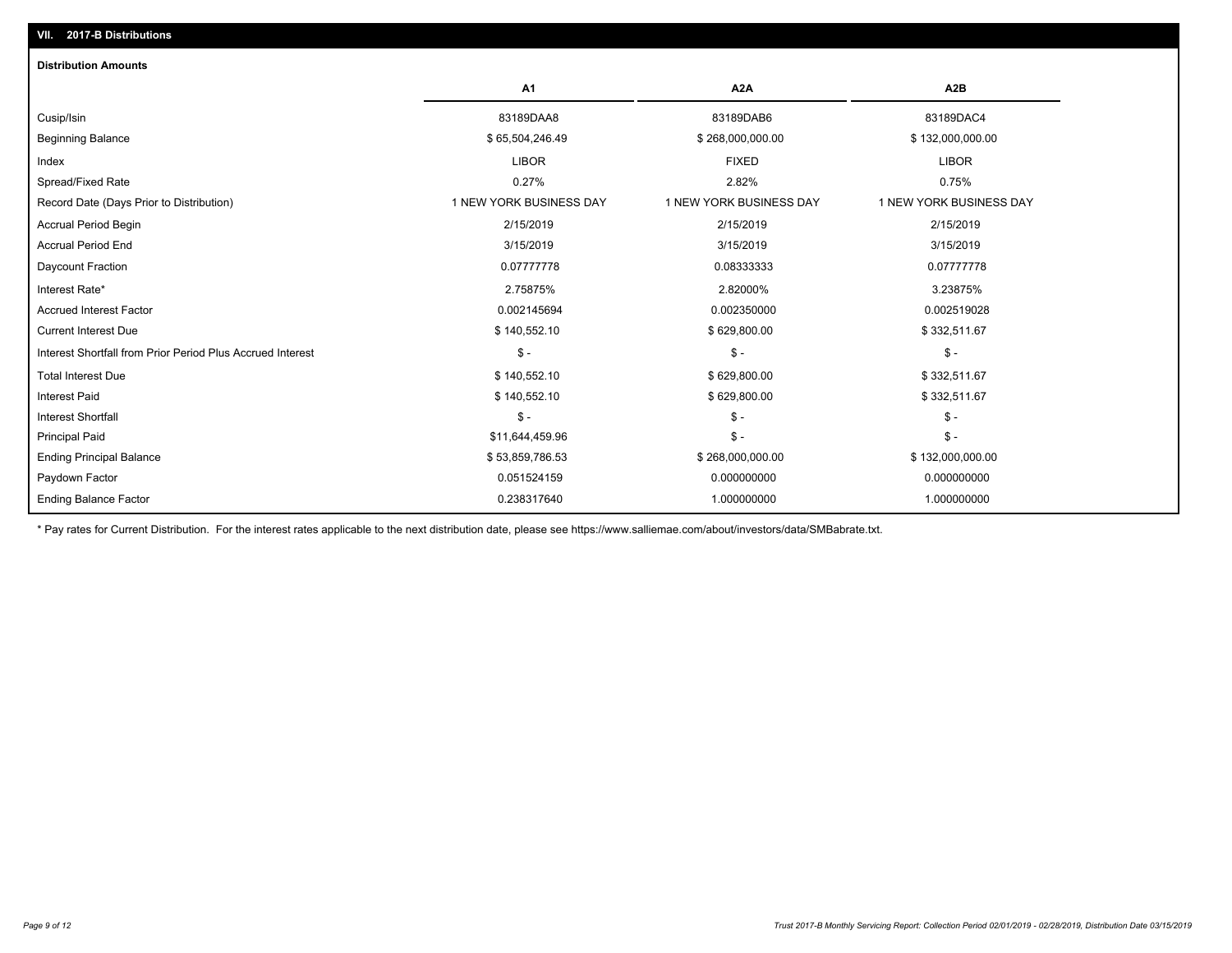| VII. 2017-B Distributions                                  |                         |
|------------------------------------------------------------|-------------------------|
| <b>Distribution Amounts</b>                                |                         |
|                                                            | в                       |
| Cusip/Isin                                                 | 83189DAD2               |
| <b>Beginning Balance</b>                                   | \$50,000,000.00         |
| Index                                                      | <b>FIXED</b>            |
| Spread/Fixed Rate                                          | 3.50%                   |
| Record Date (Days Prior to Distribution)                   | 1 NEW YORK BUSINESS DAY |
| Accrual Period Begin                                       | 2/15/2019               |
| <b>Accrual Period End</b>                                  | 3/15/2019               |
| Daycount Fraction                                          | 0.08333333              |
| Interest Rate*                                             | 3.50000%                |
| <b>Accrued Interest Factor</b>                             | 0.002916667             |
| <b>Current Interest Due</b>                                | \$145,833.33            |
| Interest Shortfall from Prior Period Plus Accrued Interest | $\frac{1}{2}$           |
| <b>Total Interest Due</b>                                  | \$145,833.33            |
| <b>Interest Paid</b>                                       | \$145,833.33            |
| Interest Shortfall                                         | $\frac{1}{2}$           |
| <b>Principal Paid</b>                                      | $\mathsf S$ -           |
| <b>Ending Principal Balance</b>                            | \$50,000,000.00         |
| Paydown Factor                                             | 0.000000000             |
| Ending Balance Factor                                      | 1.000000000             |

\* Pay rates for Current Distribution. For the interest rates applicable to the next distribution date, please see https://www.salliemae.com/about/investors/data/SMBabrate.txt.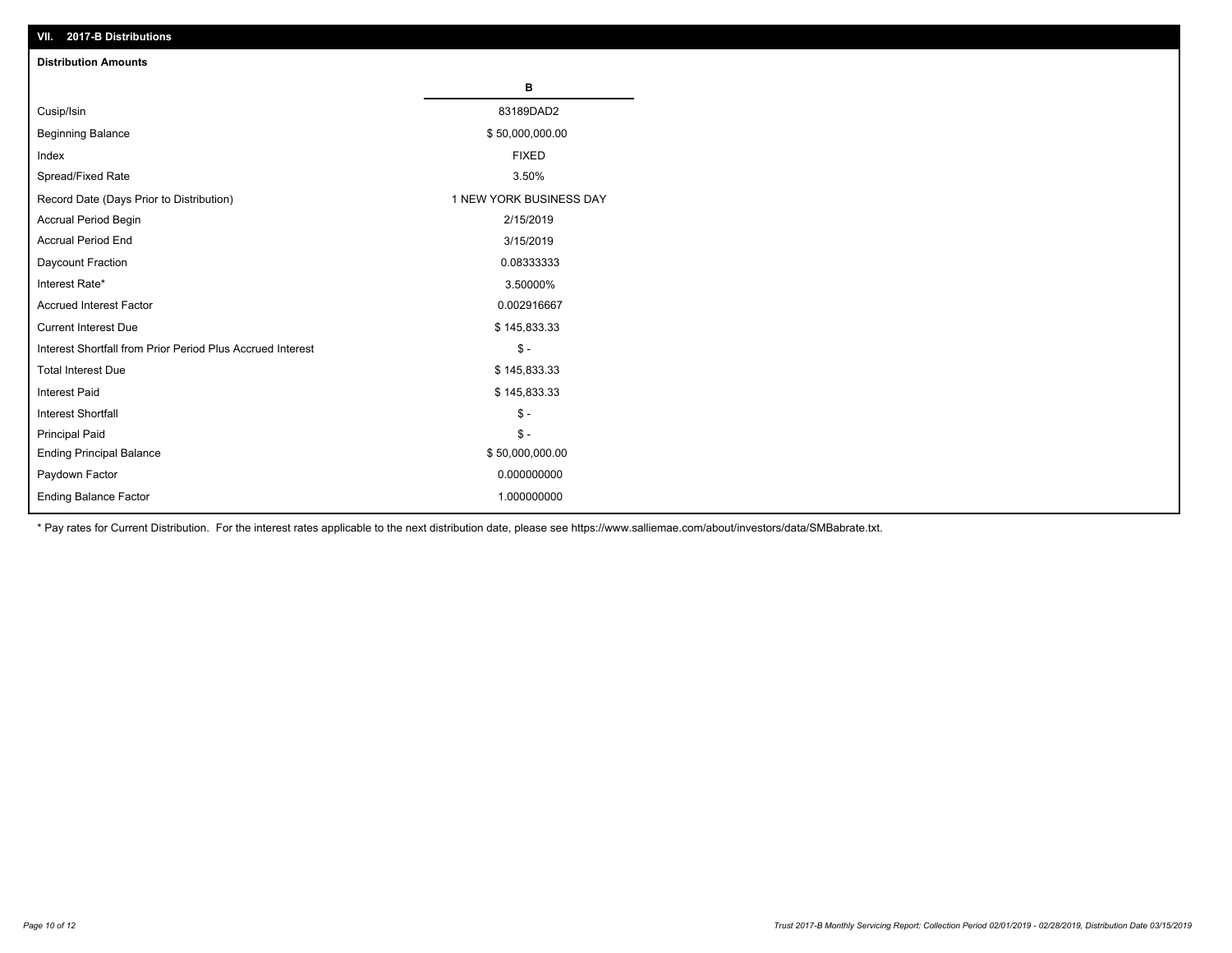#### **Since Issued Total CPR**

$$
\text{total CPR} = 1 - \left(\frac{APB}{PPB}\right)^{\left(\frac{12}{MSC}\right)}
$$

APB = Actual period-end Pool Balance PPB = Projected period-end Pool Balance assuming no prepayments and no defaults Pool Balance = Sum(Principal Balance + Interest Accrued to Capitalize Balance) MSC = Months Since Cut-Off

#### **Since-Issued Total Constant Prepayment Rate (CPR)**

Since-Issued Total CPR measures prepayments, both voluntary and involuntary, for a trust student loan pool over the life of a transaction. For each trust distribution, the actual month-end pool balance is compared against a month-end pool balance originally projected at issuance assuming no prepayments and defaults. For purposes of Since-Issued Total CPR calculations, projected period end pool balance assumes in-school status loans have up to a six month grace period before moving to repayment, grace status loans remain in grace status until their status end date and then to move to full principal and interest repayment, loans subject to interim interest or fixed payments during their in-school and grace period continue paying interim interest or fixed payments until full principal and interest repayment begins, all other trust loans are in full principal and interest repayment status, and that no trust loan in full principal and interest repayment moves from full principal and interest repayment status to any other status.

#### **Weighted Average Coupon**

*WAC1 = APB* ((*CIR*)\*(*APB*))

*WAC2 = APB*



APB = Actual period-end Pool Balance

CIR = Average of the Contractual Interest Rate (1)

APCL = Average of the Applicable Interest Rate (2)

ACTL = Average of the Actual Interest Rate (3)

#### **Weighted Average Coupon (WAC)**

(1) Contractual Interest Rate represents the interest rate indicated in the Promissory Note

(2) Appliclable Interest Rate represents the interest rate after rate reductions, if applicable, are applied

(3) Actual Interest Rate represents the interest rate when borrower incentive programs and rate reductions, if applicable, are applied